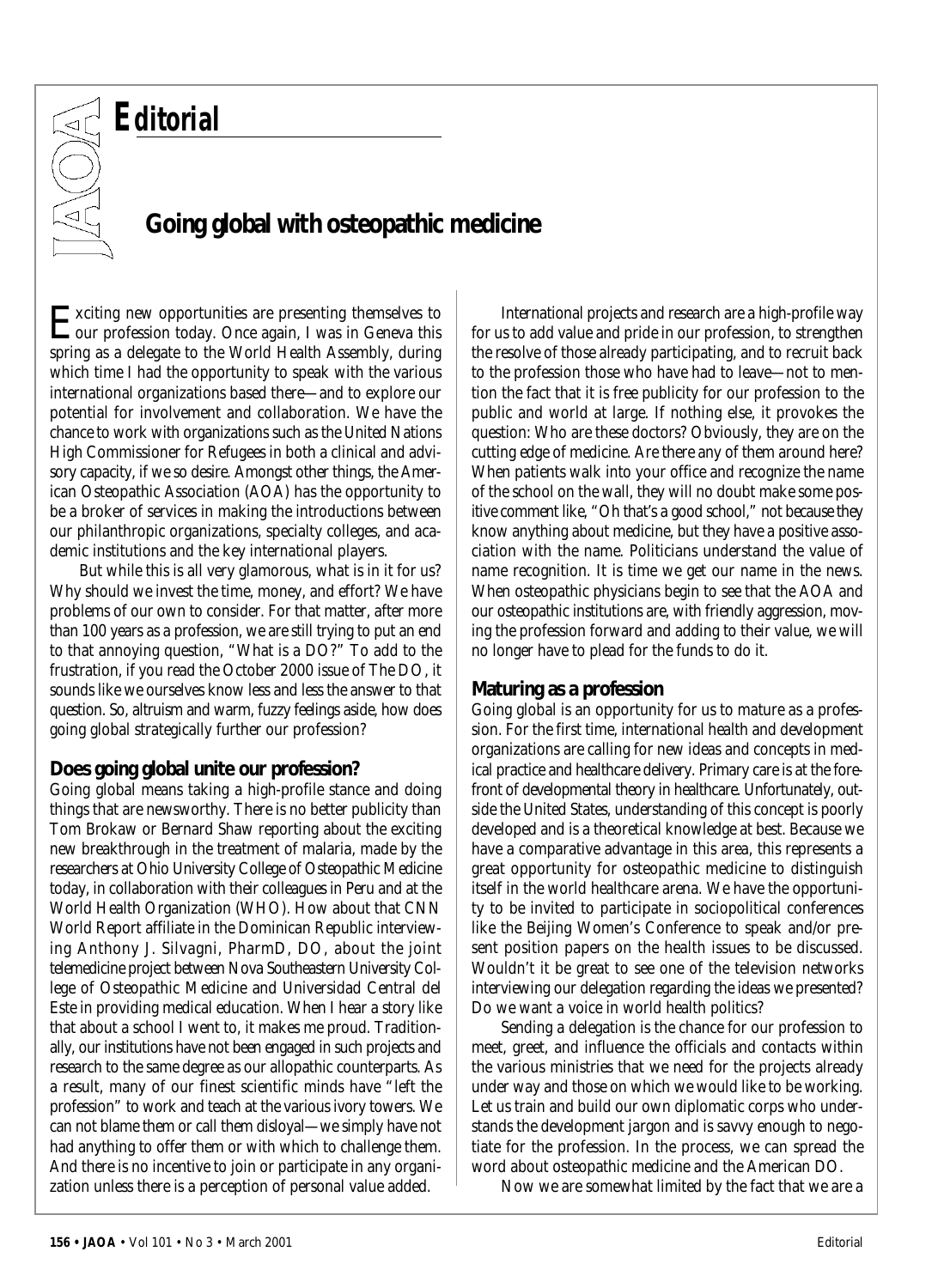# *Editorial* continued

strictly an American organization. As you may know, the Council on International Osteopathic Medical Education and Affairs is working with the Caribbean Medical Council and is meeting with the Pan-American division of WHO. However, the structure of the AOA as a US-based, US-oriented nongovernmental organization composed of individual members will weaken our negotiating position as we strive for official relations and global recognition in healthcare. International organizations such as WHO, International Red Cross and Red Crescent, and the European Union prefer to associate with other organizations of like nature. They prefer international nongovernmental organizations with a federated structure made up of national or regional groups, or at the very least, having the majority of members from different countries.

Therefore, what is needed—and expected—is a World Federation or World Congress, if you will, of Osteopathy and Osteopathic Medicine. I include both *Osteopathy* and *Osteopathic Medicine* because DOs around the world are not alike. So it becomes essential for us to have what strategic marketing folks call a clear "brand identity." Rather than trying to change world understanding of the osteopathic establishment, let us build on it! What we need is to identify the concept of "osteopathic medicine." Rather than alienating our greatest allies in this endeavor, let us work with our colleagues in osteopathy. Let us use this synergism in marketing both aspects of the profession.

One of the classic examples of using synergism in advertising was the campaign by Hershey's in marketing Mounds and Almond Joy. When the company struck on its now famous catchy jingle, its marketing problem was solved. And even 20 years since the jingle was last used, when a consumer sees one candy bar, he automatically thinks of the other and remembers the difference. Perhaps most important, he still bases his purchasing decisions on that information. Rather than worldwide competition, let there be distinction and enhancement between the osteopathic and osteopathic medical professions. Going global under this umbrella will allow us to maximize our impact, adding to our negotiating power in approaching international organizations, influencing policies and procedures, negotiating agreements, establishing terms of partnership, and identifying potential areas of joint activities.

#### **Institution building**

Another reason we may wish to enter the international arena is the opportunity to build our osteopathic institutions and academic centers. This is closely tied to the first point I mentioned: our taking a high-profile stance.

Our institutions may wish to become official "WHO Collaborating Centers" and involve themselves in various WHO high-priority research projects around the world. The collaborating center designation will no doubt add to the stature and prestige of the school receiving it. Besides research opportunities, we may want clinical affiliations overseas so that we will have training opportunities for our own students in environments with diseases rarely, if ever, seen in the states. Practicing in the developing world puts a new spin on the concept of rural health care and diagnosis.

Perhaps most important from an administrative standpoint, there is money in international development consulting and in the proposal- and grant-writing process. If the participants are familiar with the process, it can be profitable for the institutions involved. Emory University and the Centers for Disease Control and Prevention typically charge 60% and 40% overhead, respectively, on the total value of any project. This gives them the freedom to hire additional consulting talent and professional staff to get the job done right. Make no mistake: these professors also have teaching responsibilities and are expected to initiate other proposals and seek out additional grant money. The resources are then available to build the special institutes, research facilities, and other needed infrastructure to support that effort. This is how the ivory towers are built and maintained. Why not build our own ivory towers? While the specifics of the process are outside the realm of this article, we are certainly capable of doing it. The bottom line is that the more prestige we add to our institutions, the easier it will be to recruit the best researchers, teaching staff, and choicest students.

### **Future of osteopathic medicine**

I want you to expand your mind for a moment and consider this with me. It is 15 to 20 years from now and we have done all of these things. We made the commitment and moved the profession into the global arena. The Federation is in place and we have good relationships with all our international osteopathic colleagues. The AOA, our specialty colleges, our educational institutions, and our individual physician members are all steadfastly united. Each of our academic institutions is now an ivory tower. We have ongoing projects, collaborative efforts, and joint ventures all over the world. We have the connections to do anything, anywhere, and the financing to do so is readily available—or subject to minor delays at worst. We have the highest respect from our medical colleagues here and abroad, and the public no longer asks, "What is a DO?" They now know we are really bright doctors.

I propose to you that even when we reach this point, if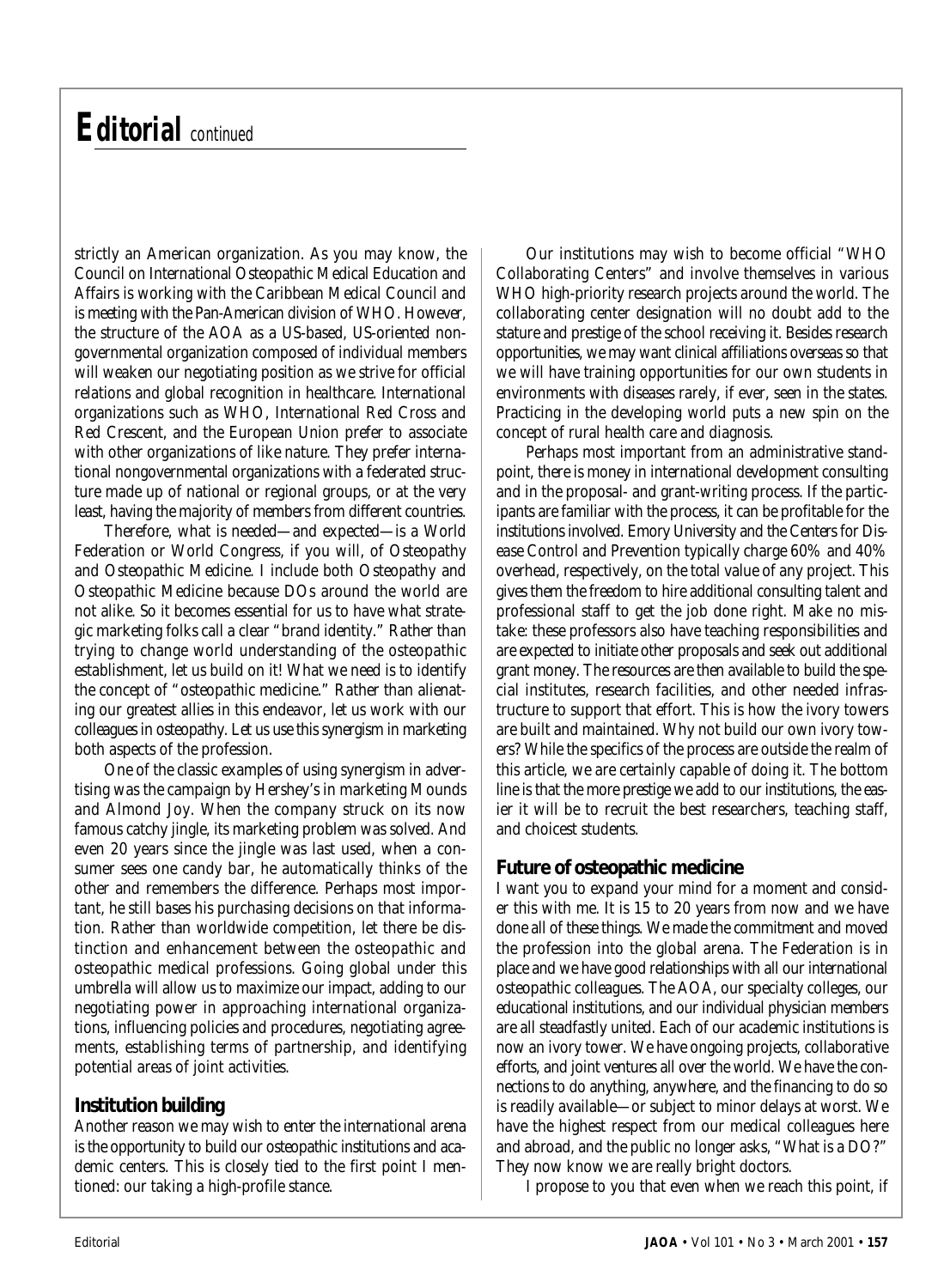## *Editorial* continued

this is *all* we do, we will not have truly succeeded. What will we have added that will be uniquely different? What will distinguish us?

Manual medicine is currently practiced in various places and to various degrees around the world. Perhaps it is not quite as integrated a curriculum as we have made it, but can it be much longer before it is? The University of Arizona began an alternative medicine residency approximately three years ago that teaches its residents manipulation. The University of New Mexico School of Medicine is currently offering continuing medical education in myofascial release.

Remember, it is 20 years from now. The baby boomers are retiring. There is a smaller population base working to support the entitlement programs needed. People are living longer, but chronic diseases and comorbidities still abound. What will the practice environment be like? By now, some of you are saying to yourselves, "I am glad I will not be practicing medicine then. It is tough enough getting authorization for things now, by then it will be a nightmare." Maybe you are hoping to be one of those retirees, and hoping that perhaps somebody somewhere will have finally figured out something that works with regard to healthcare.

Consider this—when A.T. Still began digging up those old Indian graves to study the musculoskeletal system, it was because he knew that the leeches and most of the other "medicines" of his day were useless, if not harmful. He was searching for *a better method of practicing medicine*.

#### *Do we practice medicine better because we are osteopathic physicians?*

A study from the 1996 Colorado Workers Compensation Claims shows medical costs for musculoskeletal injuries by providers—be they nonsurgical allopathic physicians, allopathic surgeons, osteopathic physicians, or chiropractors. This study demonstrates that osteopathic physicians are the most cost-effective providers of healthcare. There are a small handful of studies like this. What if in the process of building our ivory towers, we mandate studies like this to compare the cost-effectiveness of osteopathic medicine across the spectrum of diseases? What would it do to our credibility if we found out this was true across the spectrum of diseases and we indeed are the best providers of healthcare? Would insurance companies and managed care organizations be giving discounts to patients of osteopathic physicians? If we are not as good as we need to be in certain areas we would have solid evidence of where we need to beef up our undergraduate, postgraduate, and continuing medical education programs.

Now let us take this one step further. What if we con-

tinued this analysis across the spectrum of disease, working with the assistance of our colleagues across the industrialized world? While there is a certain level of care that makes a country industrialized, there are cultural biases that affect the way we practice medicine. While we spend more money per capita on healthcare and two to three times as much as the next most expensive industrialized country, the Netherlands, we ranked No. 24 in overall attainment of health and No. 37 in overall health system performance. There are definitely areas in which we have room for improvement. We need to examine who has the best patient outcomes, who gets the patient well the quickest. Then, among those with similar outcomes, who is the most cost-effective and why—looking at length of stay, treatment protocols, resources used, ancillary services, home health, etc. Now what if we made recommendations based on our studies and integrated those best practices into our medical school curriculum and medical education programs? We would truly be integrating the healthcare system with patient care. We could publish this information on our Web site or whatever the latest technology of the day is. Instead of having our patients held hostage by the actuaries that dictate managed care, we would empower our physicians with the statistical evidence to demand the resources needed to treat their patients properly.

According to its mission statement, the AOA is to advance the philosophy and practice of osteopathic medicine by promoting excellence in education, research, and the delivery of quality, cost-effective healthcare in a distinct, unified profession. This is our opportunity to meet the ultimate mission of the AOA.

The bottom line *is* the bottom line. I propose that if we do this, every medical center worth its salt around the world will be beating a path to our door to find out what it takes to become an osteopathic medical institution, because the osteopathic medical profession has realized and actualized the concept of physician-driven continuous quality improvement in healthcare.

We *can* revolutionize healthcare delivery! The public and world is paralyzed by fear, desperately looking for solutions to the crisis in healthcare, and they are terrified that there may be none. We have the answer! The opportunity awaits us. And more than any other group, we, as physicians, have the moral obligation to take our rightful position to lead and direct the Quality Revolution! Yes, going global will take time, money, commitment, and a lot of hard work from everyone involved to make it a reality. And perhaps there would be some that would think it just too long a process, but what is the alternative? In the words of my grandfather, "Too